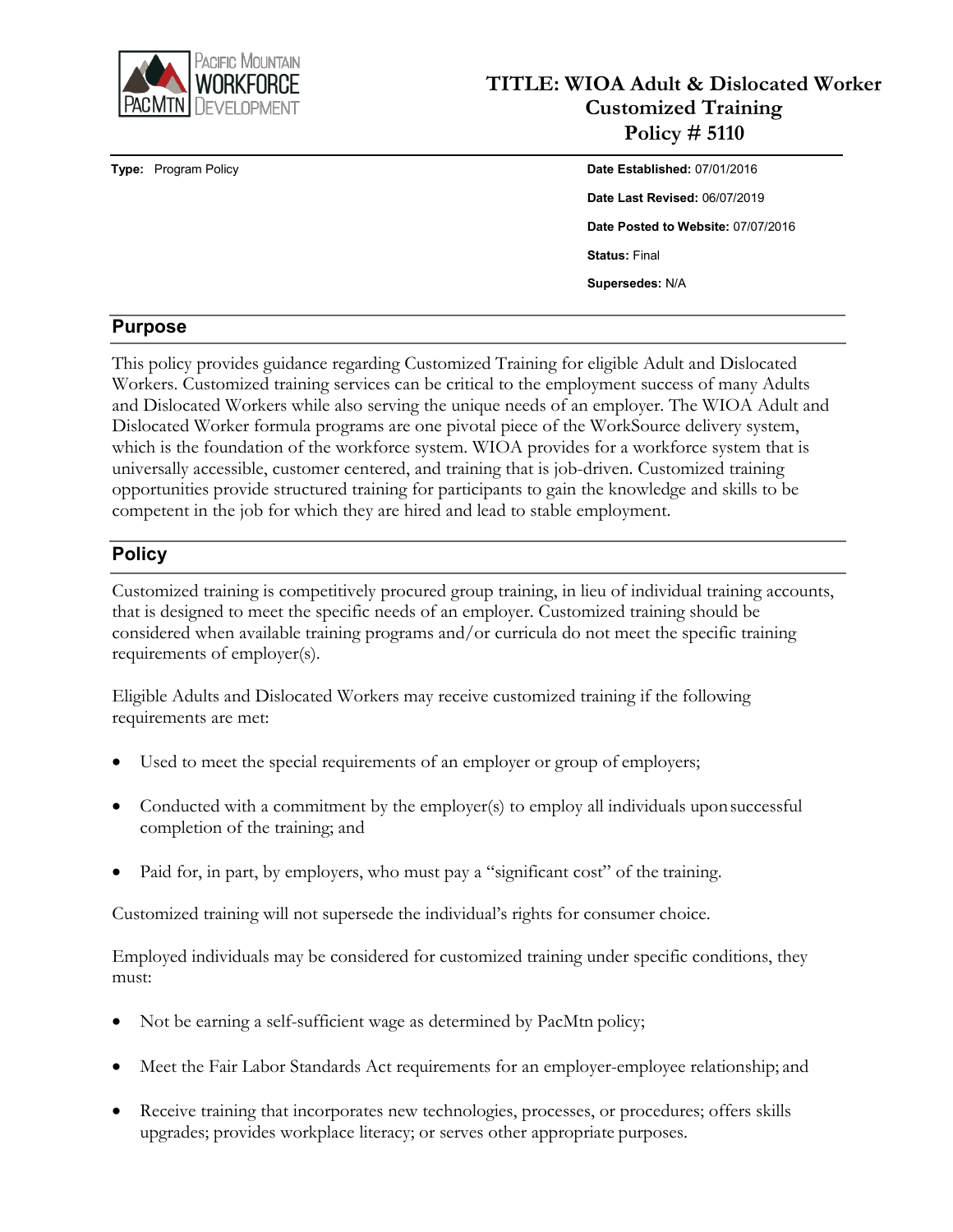# **Policy Guidelines**

Customized training is designed to provide the PacMtn region with flexibility to ensure that training meets the unique needs of the job seekers and employers or groups of employers. There are several factors that must be considered when customized training is used.

- Groups of individuals that receive training would otherwise lack the necessary requirementsof the industry to obtain employment, retain employment or be eligible for advancement in the industry to earn self-sufficient wages.
- The training should provide an industry-recognized credential or certificate that demonstrates the quality of work or advanced ability necessary to obtain, retain or advance in employment in the industry. Other certificates or credentials may be agreed upon with PacMtn approval.
- The number of participants provided training through the employer should be a minimum of five (5) and substantiates the overall cost of the training program. The training should notresult in payments per individual higher than \$5,000. Waivers may be obtained for fewer participants or a higher per individual costs with adequate justification.
- The wage and benefit levels of participants should not be reduced after training has occurred. Successful completion of the training should allow for increased wage obtainment or advancement opportunities.
- The occupation for which customized training is being provided must be in demand within the PacMtn region. Priority will be given to those industries identified in the industry cluster study and aligns with current sector strategies.

In order for the employers to be eligible to receive customized training funding:

#### **The employer's industry sector must be:**

- In demand as defined by WIOA Section 3(23) and determined by ESD labormarket information; or
- In balance as determined by ESD labor market information; or
- Declining, but there are compelling reasons justifying investment in customized training.

#### **The employer must:**

- Be current in unemployment insurance and workers' compensation taxes, penalties, and/or interest or related payment plan;
- Be located in Washington State;
- Be currently liable for Washington State Business and Occupation tax;
- Be in need of assistance in training future and current employees;